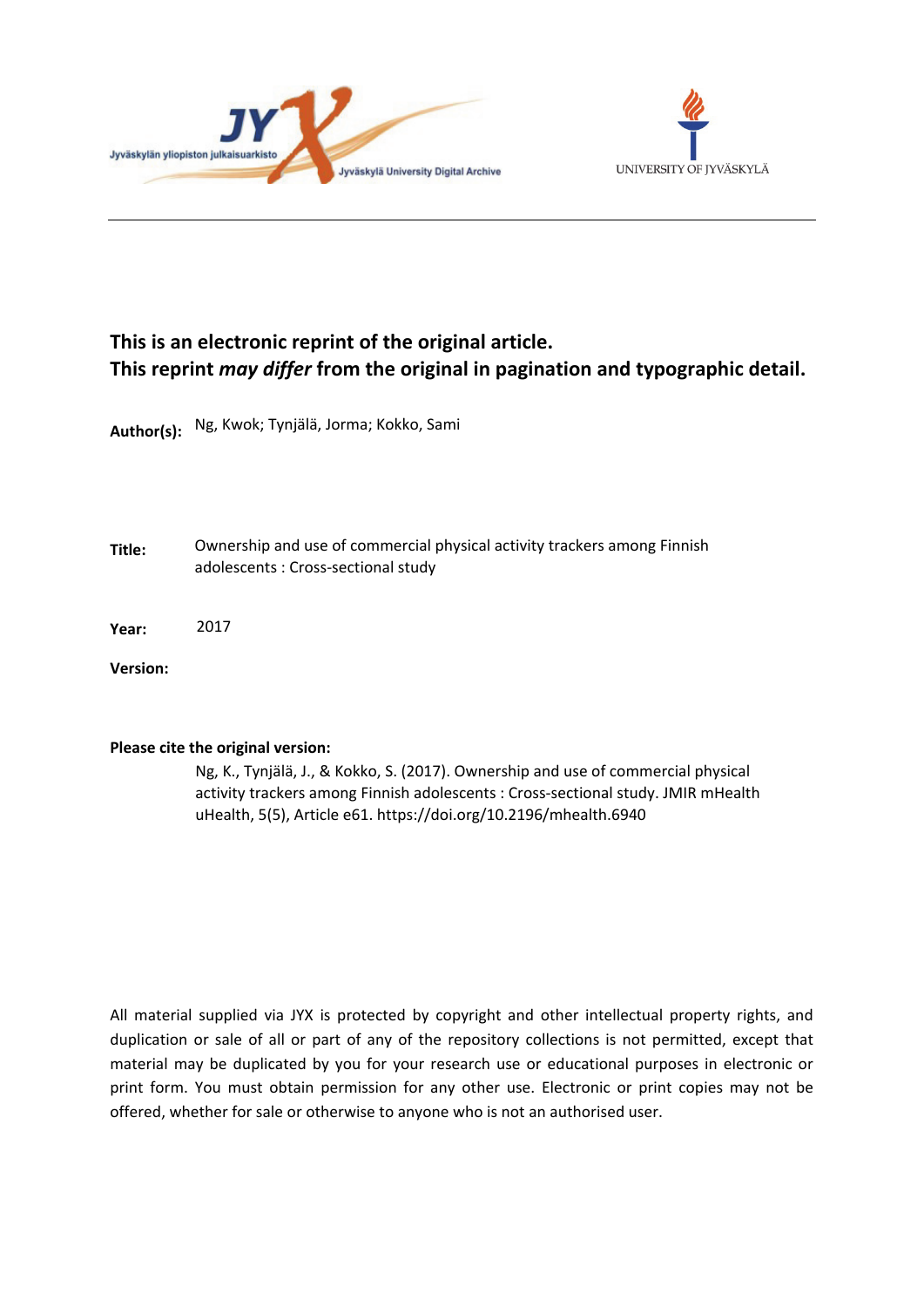Original Paper

# Ownership and Use of Commercial Physical Activity Trackers Among Finnish Adolescents: Cross-Sectional Study

Kwok Ng, MSc, PhD; Jorma Tynjälä, PhD; Sami Kokko, PhD

Research Centre for Health Promotion, Faculty of Sport and Health Sciences, University of Jyvaskyla, Jyväskylä, Finland

**Corresponding Author:** Kwok Ng, MSc, PhD Research Centre for Health Promotion Faculty of Sport and Health Sciences University of Jyvaskyla PO Box 35 (L) Jyväskylä, 40014 Finland Phone: 358 451499919 Fax: 358 451499919 Email: [kwok.ng@jyu.fi](mailto:kwok.ng@jyu.fi)

# *Abstract*

**Background:** Mobile phone apps for monitoring and promoting physical activity (PA) are extremely popular among adults. Devices, such as heart rate monitors or sports watches (HRMs/SWs) that work with these apps are at sufficiently low costs to be available through the commercial markets. Studies have reported an increase in PA levels among adults with devices; however, it is unknown whether the phenomena are similar during early adolescence. At a time when adolescents start to develop their own sense of independence and build friendship, the ease of smartphone availability in developed countries needs to be investigated in important health promoting behaviors such as PA.

**Objective:** The objective of this study was to investigate the ownership and usage of PA trackers (apps and HRM/SW) among adolescents in a national representative sample and to examine the association between use of devices and PA levels.

**Methods:** The Finnish school-aged physical activity (SPA) study consisted of 4575 adolescents, aged 11-, 13-, and 15-years, who took part in a web-based questionnaire during school time about PA behaviors between April and May 2016. Binary logistic regression analyses were used to test the associations between moderate to vigorous physical activity (MVPA) and devices, after controlling for gender, age, disability, and family affluence.

**Results:** PA tracking devices have been categorized into two types, which are accessible to adolescents: (1) apps and (2) HRM/SW. Half the adolescents (2351/4467; 52.63%) own apps for monitoring PA, yet 16.12% (720/4467) report using apps. Fewer adolescents (782/4413; 17.72%) own HRM/SW and 9.25% (408/4413) use HRM/SW. In this study, users of HRM/SW were 2.09 times (95% CI 1.64-2.67), whereas users of apps were 1.4 times (95% CI 1.15-1.74) more likely to meet PA recommendations of daily MVPA for at least 60 min compared with adolescents without HRM/SW or without apps.

**Conclusions:** To our knowledge, this is the first study that describes the situation in Finland with adolescents using PA trackers and its association with PA levels. Implications of the use of apps and HRM/SW by adolescents are discussed.

*(JMIR Mhealth Uhealth 2017;5(5):e61)* doi: $10.2196/m$ health.6940

#### **KEYWORDS**

social determinants of health; mobile phone; health promotion; disabled children; physical activity; adolescent

# *Introduction*

According to national statistics in Finland, by the age of 16 years, all Finnish adolescents have used the Internet in the past 3 months, 89% use the Internet several times a day, and 96% access the Internet via a mobile phone [\[1](#page-8-0)]. Less is known about younger adolescents aged between 11 and 15 years. These

[XSL](http://www.w3.org/Style/XSL)•FO **[RenderX](http://www.renderx.com/)**

younger adolescents fall into the category of "digital natives." It represents a generation that has lived in an age where the Internet has always been around [[2\]](#page-8-1). Yet, there is an expectation that adolescents use technology in everyday life while at their homes, schools, and during leisure time, it is surprising how little there is research in the area of digital devices and apps for physical activity (PA).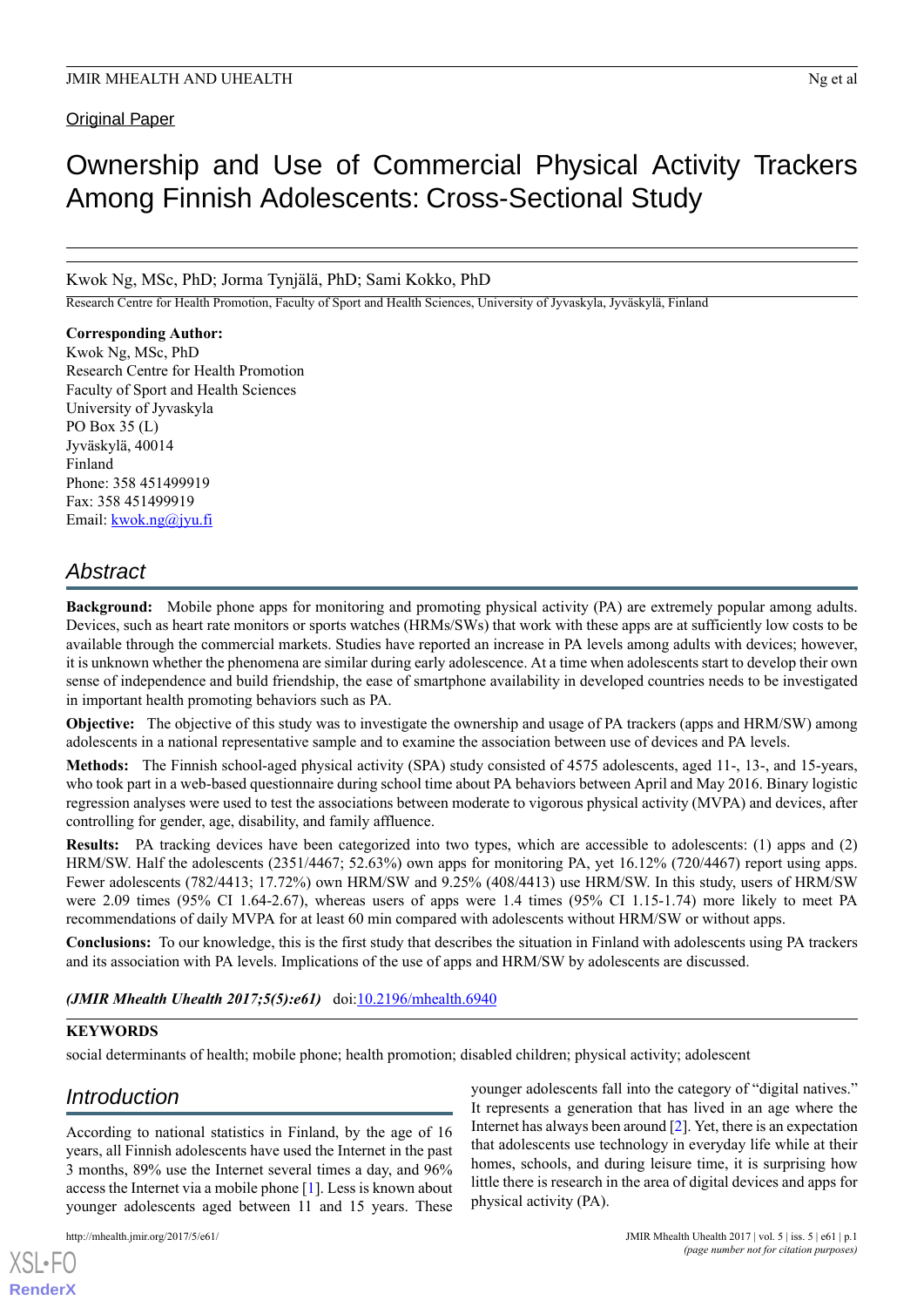Adolescence is an important period in a person's life. In addition to the biological changes to the structure of the body, in developed countries, many young adolescents start to reduce their reliance on their family and start to become independent and engage in social activities [\[3\]](#page-8-2). It is also a time of life where PA behaviors start to decline, or if sustained, seem to continue into adulthood [\[4](#page-8-3)]. Therefore, much attention has been directed to public health officials to act and provide appropriate contexts to reduce the drop off in PA levels [\[5](#page-8-4),[6\]](#page-9-0).

The World Health Organization has provided a set of PA recommendations for people to meet, in order to benefit their health. These recommendations include taking part in at least 60 min of moderate to vigorous physical activities every day for children aged between 5 and 17 years [[7\]](#page-9-1). In Finland, the levels of PA have been moderate (boys: 29.7%; girls: 17.7%) when compared with other European countries (boys: 23.4%; girls: 13.9%) [\[8](#page-9-2)]. For example, the proportion of 11-year old Finnish adolescents who meet the international PA recommendations [\[7](#page-9-1)] is the highest in Europe and North America [\[9](#page-9-3)]. However, the overall grade for various PA determinants in the Global matrix was a C, which is comparable with the European average [\[6](#page-9-0)]. Differences have been reported by gender, whereby more boys (23.4%) meet the PA recommendations than girls (13.9%) [[8\]](#page-9-2). There is also a decline in PA levels as age increases from 49% in primary school to 18% in lower secondary school that meet the PA recommendations [[10\]](#page-9-4). In addition, despite Finnish adolescents experience the least amount of inequality to other countries in Europe [\[11\]](#page-9-5), there is an association between higher financial wealth status and more days of reported PA [[12\]](#page-9-6).

Commercial PA trackers are more popular than ever. The multifunctional purposes that these trackers possess include data about personal health and fitness management, which has made them into one of the top desirable digital consumer products [[13\]](#page-9-7). Competition in the design and production is intense, with regular consumer and scientifically led tests between products [[14\]](#page-9-8). Recent test results of commercial products have demonstrated some level of acceptability as well as room for improvement when reporting overall PA levels [[15](#page-9-9)[-18](#page-9-10)]. These devices can come in the form of a wristwatch, a mobile phone app as well as a noninvasive piece of equipment, such as a strap that monitors the heart rate  $[19]$  $[19]$ . There is also a much debate about the potential sensors have on personalized health [\[20](#page-9-12)]. Self-quantification is a growing area as it has the potential to inform individuals [\[21](#page-9-13)]. In addition, it has the capability to share information publicly or anonymously among peers. However, many of these studies neglect investigations from adolescents. Of studies that have investigated social media use by adolescents, many have been on risk behaviors [[22\]](#page-9-14), whereas a few actually explore the use in a sporting context [[23\]](#page-9-15).

Mobile phone apps are tools on the users' smartphone, whereas heart rate monitors or smart watches (HRMs/SWs) can operate independently from the phone. There are different levels of specifications from the hardware devices of HRM/SW. App user experiences are often richer than hardware devices, although there can be some overlap. For example, Polar HRM/SW has the capability to be linked with a mobile phone

app, consequently the user has access to more data that the HRM/SW itself.

The majority of studies that used apps as a technique to positively change health behaviors were successful [[24\]](#page-9-16). These findings are useful in the development of behavioral theories that connect personalized data with tracked behaviors, including PA, onto the Internet. People with health conditions or functional limitations, which are severe enough to cause a disability, have also benefited from apps  $[25,26]$  $[25,26]$  $[25,26]$  $[25,26]$ . Moreover, the apps are a popular tool used by adults in the mainstream population [[27\]](#page-9-19). From this, there has been an assumption that PA trackers can support PA behaviors [\[28](#page-9-20)]. However, what many studies have done is to report the reliability of the devices [\[14](#page-9-8),[15](#page-9-9)[,18](#page-9-10)], the benefits from wearing devices [\[28](#page-9-20)], as well as devices failing to have an effect on weight loss [[29\]](#page-9-21). Intervention studies on adolescents have been rare [\[30](#page-10-0)], although the use of devices seems promising in its effect in reduction of screen-time, the long-term impact of such results are still unknown [\[31](#page-10-1)]. Ridgers and colleagues [\[30](#page-10-0)] found three interventions and two feasibility studies up until August 2016. In one of the intervention studies, Fitbit Ones were used a tool to promote PA to children with leukemia. However, despite overall happiness to use the PA tracker, there were no significant increases in step-count [[32\]](#page-10-2). In comparison to studies with adults, the studies do not inform us whether the low number of studies reported is because of low usage among adolescents. To address this concern, the purpose of this study was to investigate the prevalence of adolescents who report on ownership and use PA measuring devices. In addition, this study examines the strength of association between ownership and use of devices and meeting adolescents PA recommendations.

## *Methods*

#### **Recruitment**

The Finnish school-aged physical activity (SPA) study is a national representative cross-sectional study of many determinants of PA among adolescents aged between 11 and 15 years. Participants were selected at random, based on a stratified sampling method set by regional stratification in the capital, southern, central, and northern Finland. The class was the primary sampling unit through probability proportion size. In total, 109 Finnish-speaking schools and 65 Swedish-speaking schools participated. The response rates were 61% from the Finnish speaking schools, and 58% from the Swedish speaking schools [[33\]](#page-10-3). Through proportional to size of school, the units were selected and a reserve list created to be used if necessary. The questionnaire was completed online in a computer class for a maximum of 60 min with an instructed teacher who presided over the data collection. The questionnaire was completed anonymously, voluntarily, and the study has been approved by the Institutional Ethical Review Board Committee.

#### **Measures**

Adolescents were asked to report their gender (boy or girl). They were also asked to report their month and year of birth. The ages were then grouped into 11-, 13-, and 15-year old age groups based on their age closest to an age group category at the time of completing the survey.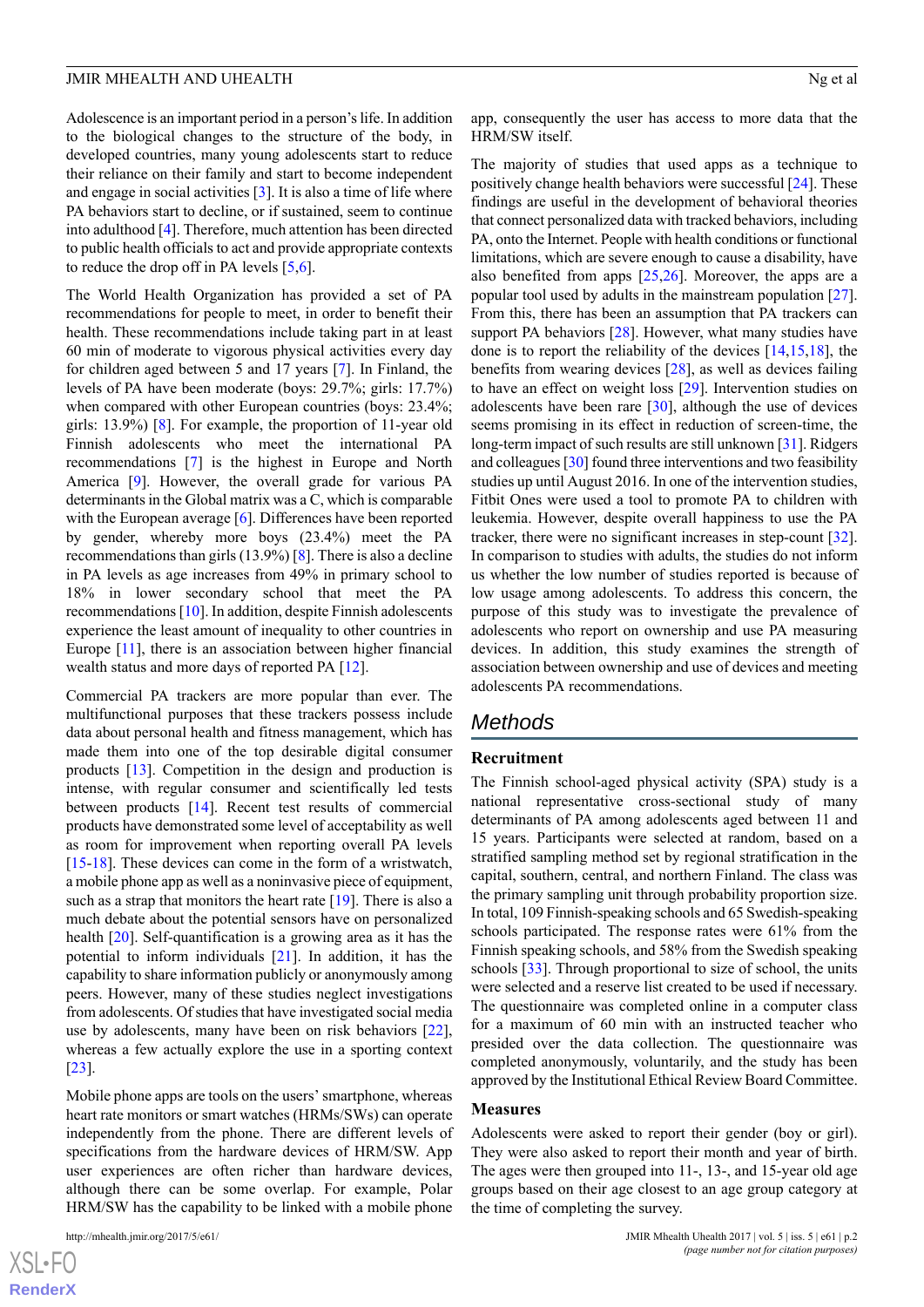#### *PA Trackers*

Ownership and usage of PA tracking devices were measured through two items. Both items began with the following opening question, "Do you have any of the following PA measuring devices...," and were followed by (1) app and (2) HRM/SW. The response categories of these measures were "I do not have," "Yes, but do not use it actively," and "Yes and use it actively." The wording used in the items were selected after extracting marketing materials of leading commercial PA measuring device companies in the Finnish language. The items were later translated into English for reporting.

#### *Physical Activity Levels*

Overall PA was measured through a single-item self-reported measure. As part of this measure, there was a pretext description of moderate to vigorous physical activity (MVPA). In addition, some example activities typical for adolescents to do were stated so that they could understand what to include in their recalled response [[34\]](#page-10-4). Following this description, the respondents were asked, "Over the past 7 days, on how many days were you physically active for a total of at least 60 min per day?" Only one response was allowed that ranged from 0 to 7 days. For the study's purposes, the mean number of days was used to examine the differences in the average per group. In addition, a dichotomous cutoff based on the international PA recommendations [[7\]](#page-9-1) (7 days) versus not meeting the recommendations (between 0 and 6 days) was used for inferential statistics. The question has been widely used with acceptable validity and reliability in adolescent surveys [[35,](#page-10-5)[36\]](#page-10-6). The question has a significant validation correlation coefficient of .40 from adolescents in clinical settings [\[34](#page-10-4)] and is used widely in national and international adolescent health studies [[37\]](#page-10-7). In Finland, the ICC values from a 2-week test-retest were between .7 and .8 [\[35](#page-10-5)]. Although there is criticism on the use of subjective reporting of PA, the use of self-reported PA in surveillance studies has been considered an approved method [[38\]](#page-10-8).

#### *Disability*

Data were disaggregated by disability through items used in the WHO Model Disability Survey [\[39](#page-10-9)]. Individuals were asked to report their severity of functional difficulties, including seeing, speaking, hearing, moving, breathing, and remembering or concentrating. These items were modified from the WHO Model Disability Survey to disaggregate by disability with a 5-point scale to indicate severity [[40\]](#page-10-10).

Severity was determined by functional difficulties that were of 1 (no difficulty), 2 (mild difficulty and did not affect participation), 3 (moderate difficulty and affects participation), 4 (severe difficult and affects participation), and 5 (complete difficulty and affects participation). To meet the criteria of having a disability, adolescents had to have reported at least one functional difficulty with severity of 3 or higher. In other words, the individual felt the difficulty affected their participation.

#### *Family Affluence*

The Family Affluence Scale (FAS) III is an international measure of social economic status of adolescents [[41\]](#page-10-11). It comprises of six items related to family cars, holidays, computers, rooms, bathrooms, and dishwasher at home. An internationally established formula [[41\]](#page-10-11) was used to define three groups of family affluence: low, middle, and high [[42\]](#page-10-12).

#### **Statistical Analysis**

Study characteristics, such as age, gender, disability, and FAS were described through ownership and usage of mobile phone apps or HRMs/SWs, and were tested by chi-square test of independence (*P*<.05). Mean number of PA days were reported by each participant characteristic. Binary logistic regression analyst was conducted on the overall sample through dichotomized groups of participants that reported 0-6 days of MVPA and 7 days of MVPA. Adjusted odds ratios (OR) and 95% CIs were reported to indicate the likelihood of daily MVPA. To report positive odds, girls, who were aged 15 years, with low FAS and disability were reference groups. Furthermore, adolescents who had no PA trackers were also the reference groups. SPSS version 24.0 for Windows (SPSS Inc) was used for the analyses.

# *Results*

#### **Descriptive Statistics**

In this study, half (2434/4575; 53.20%) of the 4575 adolescents (mean age 13.8 years, SD 1.64) were girls. Just over a quarter (1262/4575; 27.58%) of adolescents reported daily MVPA. Adolescents identified to have disabilities had indicated that their difficulty severity level was between "moderate" to "complete." Whereas, responses of severity levels of "mild" and "none" were grouped into adolescents without disabilities. On the basis of this definition, one in six (672/4568; 14.71%) adolescents reported to have disabilities. Family affluence was more skewed toward middle (2445/4575; 53.44%) and high (1650/4575; 36.07%) FAS, hence adolescents with low FAS (480/4575; 10.49%) were in the minority ([Table 1](#page-4-0)).

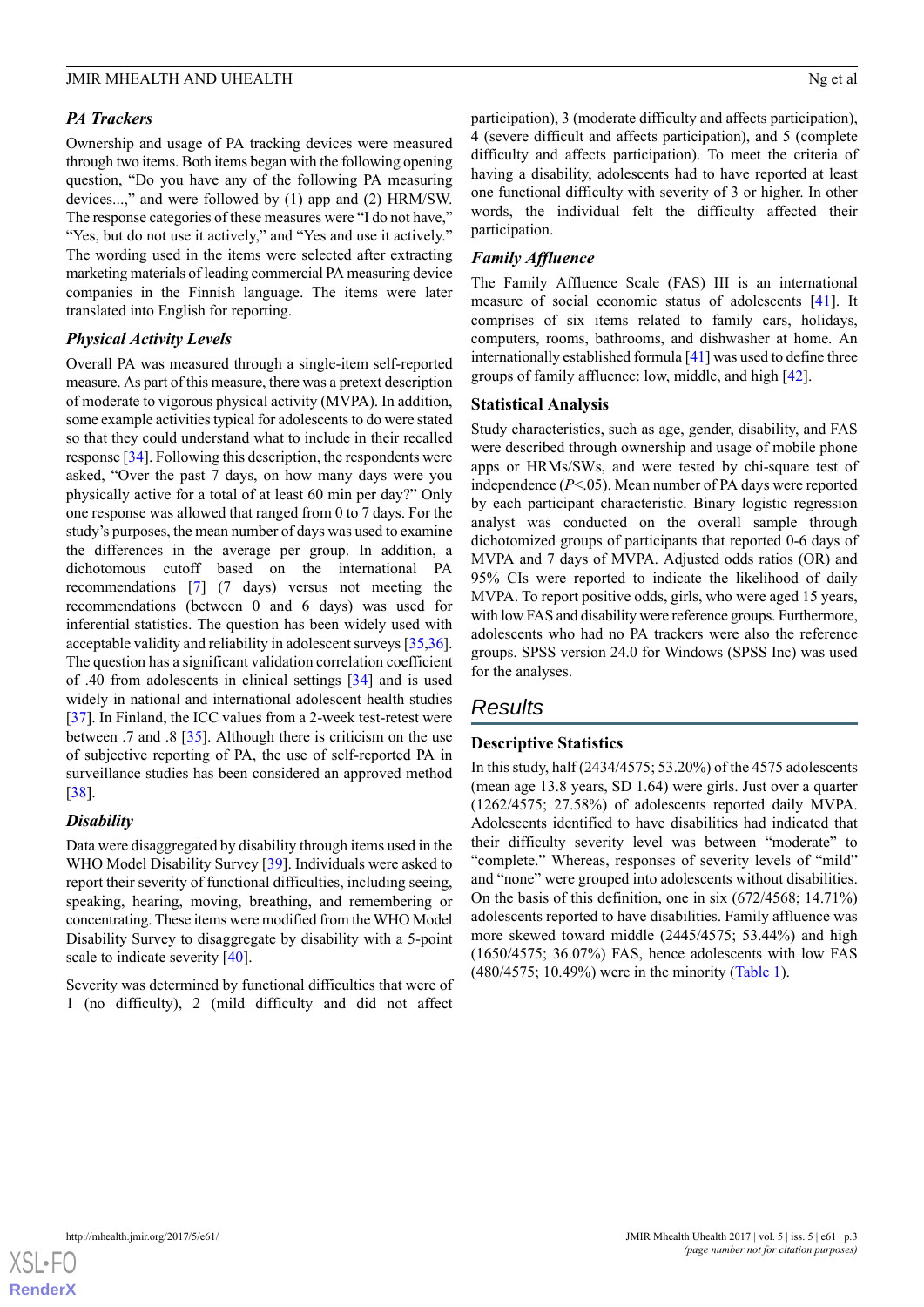<span id="page-4-0"></span>**Table 1.** Sample characteristics of mean days of moderate to vigorous physical activity (MVPA) with 95% CI and proportion of meeting physical activity (PA) recommendations.

| Characteristics         |                                  | $\mathbf n$ | Mean $(SDa)$ | 95% CI    | $\%$ MVPA $^{\rm b}$ |
|-------------------------|----------------------------------|-------------|--------------|-----------|----------------------|
| Gender                  |                                  |             |              |           |                      |
|                         | Girls                            | 2434        | 4.71(1.82)   | 4.64-4.79 | 22.51                |
|                         | <b>Boys</b>                      | 2141        | 5.05(1.90)   | 4.96-5.12 | 33.35                |
| Age groups (in years)   |                                  |             |              |           |                      |
|                         | $11\,$                           | 1584        | 5.41(1.77)   | 5.41-5.32 | 40.15                |
|                         | 13                               | 1594        | 4.90(1.77)   | 4.81-4.99 | 25.72                |
|                         | 15                               | 1397        | 4.22(1.89)   | 4.12-4.33 | 15.46                |
| <b>Disability</b>       |                                  |             |              |           |                      |
|                         | With                             | 672         | 4.44(2.04)   | 4.28-4.59 | 23.21                |
|                         | Without                          | 3896        | 4.94(1.82)   | 4.88-5.00 | 28.29                |
| <b>Family affluence</b> |                                  |             |              |           |                      |
|                         | Low                              | 480         | 4.64(1.98)   | 4.46-4.82 | 25.63                |
|                         | Middle                           | 2445        | 4.77(1.90)   | 4.69-4.84 | 25.44                |
|                         | High                             | 1650        | 5.07(1.80)   | 4.99-5.16 | 31.33                |
| HRM/SW <sup>c</sup>     |                                  |             |              |           |                      |
|                         | $\rm No$                         | 3223        | 4.72(1.90)   | 4.65-4.78 | 25.04                |
|                         | Unused                           | 782         | 5.06(1.74)   | 4.94-5.18 | 28.77                |
|                         | Uses                             | 408         | 5.70(1.59)   | 5.54-5.86 | 44.12                |
| <b>Apps</b>             |                                  |             |              |           |                      |
|                         | $\rm No$                         | 2116        | 4.65(2.00)   | 4.57-4.73 | 25.09                |
|                         | Unused                           | 1631        | 4.93(1.78)   | 4.84-5.02 | 26.92                |
|                         | $\ensuremath{\text{Uss}}\xspace$ | 720         | 5.37(1.67)   | 5.24-5.49 | 35.70                |

<sup>a</sup>SD: standard deviation.

b%MVPA: percentage that meet international physical activity recommendations for adolescents.

<sup>c</sup>HRM/SW: heart rate monitor or sport watch.

Of the adolescents who report ownership but not active use of apps, only (104/1579) 6.59% reported to use HRM/SW. Under one-third of app users (207/694; 29.8%) reported to use HRM/SW. Just over half (207/391; 52.9%) of HRM/SW users reported that they were users of apps too.

#### **Mobile Phone Apps**

More girls (1307/2351; 55.59%) reported that they have apps that measure PA than boys (1044/2351; 44.41%, *P*=.003). In addition, as the age of adolescents increased, the more apps owned to measure PA (*P*<.001). Among all the adolescents, one in six (720/4467; 16.12%) reported that they were using the apps to measure PA ([Table 2](#page-5-0)).

Ownership of apps and meeting the PA recommendations was not always positive ( $OR = 1.11$ , 95% CI 0.94-1.30). Apps usage was positively associated with the PA recommendations (OR 1.41, 95% CI 1.15-1.74) than adolescents without apps to track PA, after controlling for gender, age, disability, and FASIII.

#### **Hear Rate Monitors and Sport Watches**

More boys (590/2051; 28.77%) reported to own or use HRM/SW than girls 600/2362; 25.40%). One in ten (408/4413; 9.25%) adolescents reported to use HRM/SW. Almost half (325/694; 46.8%) of the active users of mobile phone apps that measure PA reported to have HRM/SW, although only 29.8% (207/694) were also using HRM/SW. There were more ownership and usage of HRM/SW in adolescents with higher family affluence groups ([Table 3](#page-6-0)).

There were stronger associations with HRM/SW and PA. The association between owning HRM/SW and meeting the PA recommendations was not necessarily positive all the time (OR 1.18, 95% CI 0.97-1.42). Adolescents who owned and used HRM/SW were 2.09 times (95% CI 1.64-2.67) more likely to meet the PA recommendations than adolescents without HRM/SW, after controlling for gender, age, disability, and FAS III.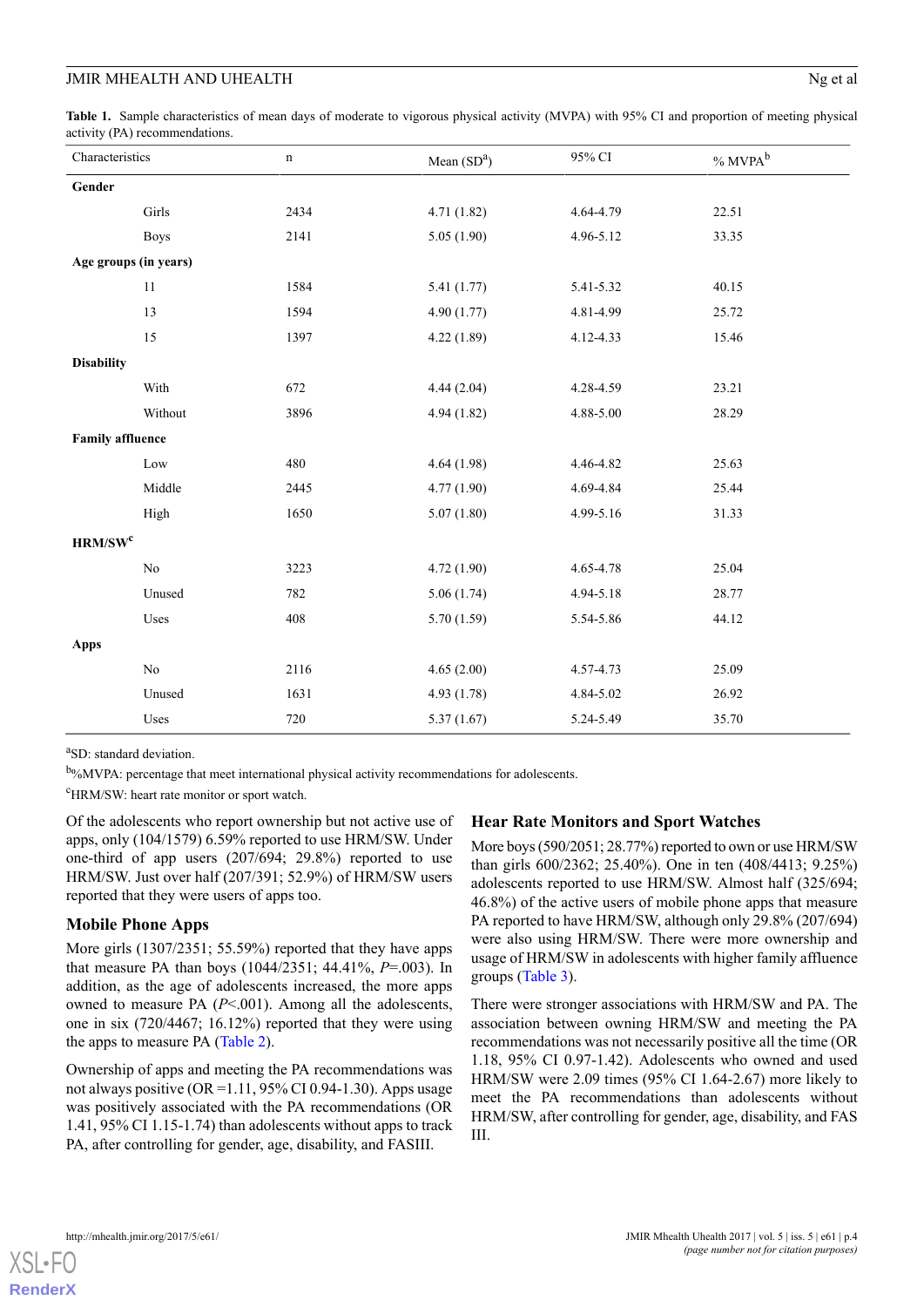# **JMIR MHEALTH AND UHEALTH** Ng et al

<span id="page-5-0"></span>**Table 2.** Sample characteristics of users of smartphone apps and chi-square test of independence.

| Characteristics          |             | Smartphone apps | $P$ value    |                        |                      |         |
|--------------------------|-------------|-----------------|--------------|------------------------|----------------------|---------|
|                          |             | Total, n        | None $(\% )$ | Yes and unused $(\% )$ | Yes and used $(\% )$ |         |
| Gender                   |             |                 |              |                        |                      | $.01\,$ |
|                          | <b>Boys</b> | 2077            | 1033 (49.74) | 717 (34.52)            | 327 (15.74)          |         |
|                          | Girls       | 2390            | 1083 (45.31) | 914 (38.24)            | 393 (16.44)          |         |
| Age groups (in years)    |             |                 |              |                        |                      | < 0.01  |
|                          | 11          | 1537            | 788 (51.27)  | 490 (31.88)            | 259 (16.85)          |         |
|                          | 13          | 1560            | 721 (46.21)  | 591 (37.88)            | 248 (15.90)          |         |
|                          | 15          | 1370            | 607 (44.31)  | 550 (40.15)            | 248 (18.10)          |         |
| <b>Disability</b>        |             |                 |              |                        |                      | .75     |
|                          | With        | 652             | 313 (48.0)   | 230(35.3)              | 109(16.7)            |         |
|                          | Without     | 3810            | 1802 (47.29) | 1400 (36.75)           | 608 (15.96)          |         |
| <b>Family affluence</b>  |             |                 |              |                        |                      | < 0.01  |
|                          | Low         | 474             | 291 (61.4)   | 123(25.9)              | 60(12.7)             |         |
|                          | Middle      | 2381            | 1199 (50.35) | 856 (35.95)            | 326 (13.69)          |         |
|                          | High        | 1612            | 626 (38.83)  | 652 (40.45)            | 334 (20.72)          |         |
| 60 min MVPA <sup>a</sup> |             |                 |              |                        |                      | < 0.01  |
|                          | Not daily   | 3240            | 1585 (48.92) | 1192 (36.79)           | 463 (14.29)          |         |
|                          | Daily       | 1227            | 531 (43.28)  | 439 (35.78)            | 257 (20.95)          |         |
| Total                    |             | 4467            | 2116 (47.37) | 1631 (36.51)           | 720 (16.12)          |         |

<sup>a</sup>MVPA: moderate to vigorous physical activity.

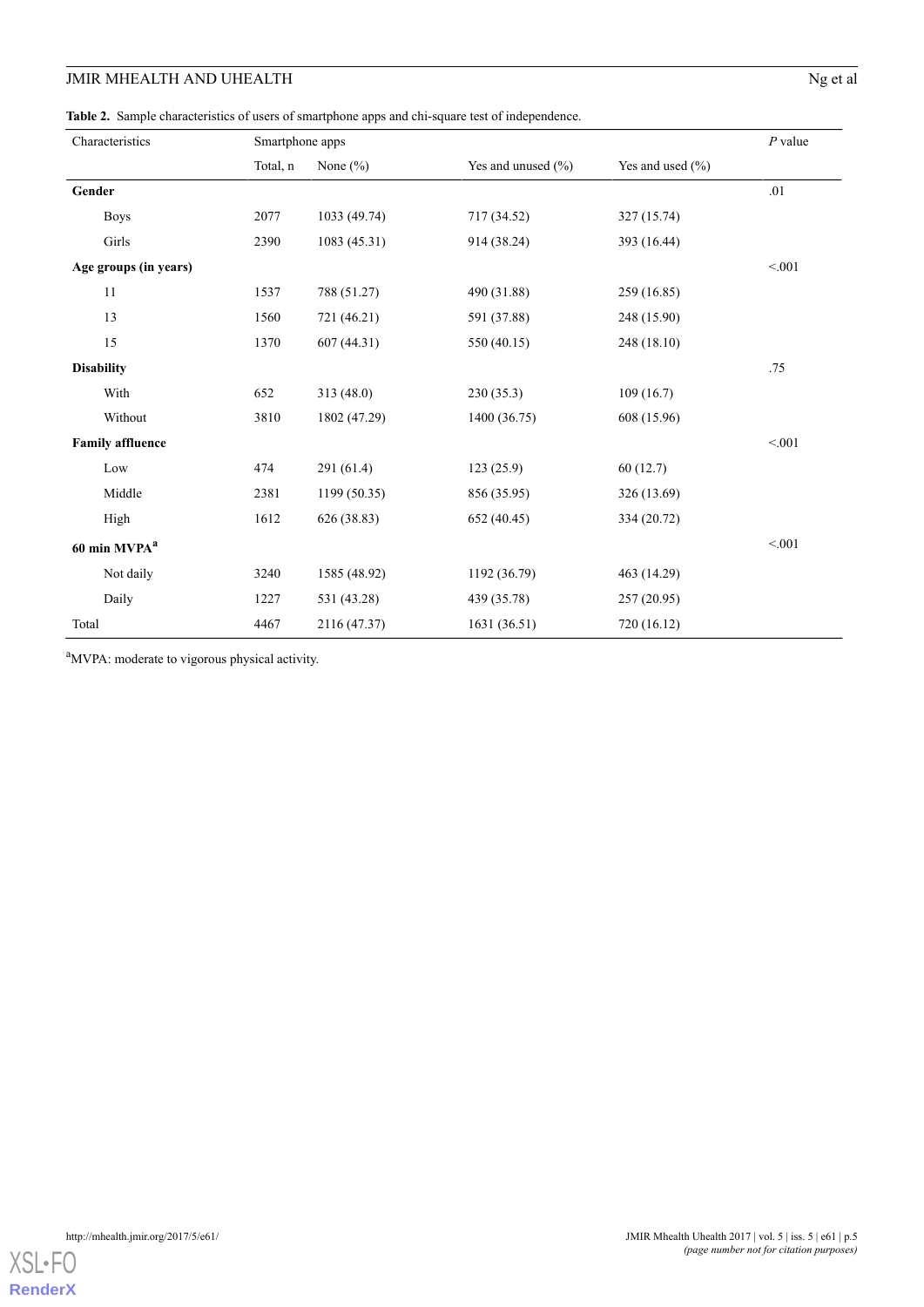<span id="page-6-0"></span>**Table 3.** Sample characteristics for users of heart rate monitors or smart watches and chi-square test of independence.

| Characteristics          |             | Heart rate monitor or sports watch |              | $P$ value      |                  |        |
|--------------------------|-------------|------------------------------------|--------------|----------------|------------------|--------|
|                          |             | Total, n                           | None $(\% )$ | Yes unused (%) | Yes and used (%) |        |
| Gender                   |             |                                    |              |                |                  | .04    |
|                          | <b>Boys</b> | 2051                               | 1461 (71.23) | 387 (18.87)    | 203 (9.90)       |        |
|                          | Girls       | 2362                               | 1762 (74.60) | 395 (16.72)    | 205(8.68)        |        |
| Age groups (in years)    |             |                                    |              |                |                  | .07    |
|                          | 11          | 1517                               | 1140(75.15)  | 235 (15.49)    | 142 (9.36)       |        |
|                          | 13          | 1542                               | 1113 (72.18) | 284 (18.42)    | 145 (9.40)       |        |
|                          | 15          | 1354                               | 970 (71.64)  | 263 (19.42)    | 121 (8.94)       |        |
| <b>Disability</b>        |             |                                    |              |                |                  | .52    |
|                          | With        | 637                                | 461 (72.4)   | 122(19.2)      | 54(8.5)          |        |
|                          | Without     | 3770                               | 2761 (73.24) | 659 (17.48)    | 350 (9.28)       |        |
| <b>Family affluence</b>  |             |                                    |              |                |                  | < 0.01 |
|                          | Low         | 466                                | 383 (82.2)   | 62(13.3)       | 21(4.5)          |        |
|                          | Middle      | 2357                               | 1814 (76.96) | 357(15.15)     | 186 (7.89)       |        |
|                          | High        | 1590                               | 1026 (64.53) | 363 (22.83)    | 201 (12.64)      |        |
| 60 min MVPA <sup>a</sup> |             |                                    |              |                |                  | < 0.01 |
|                          | Not daily   | 3201                               | 2416 (75.48) | 557 (17.40)    | 228 (7.12)       |        |
|                          | Daily       | 1212                               | 807 (66.58)  | 225 (18.56)    | 180 (14.85)      |        |
| Total                    |             | 4413                               | 3233 (73.26) | 782 (17.72)    | 408 (9.25)       |        |

<sup>a</sup>MVPA: moderate to vigorous physical activity.

### *Discussion*

#### **Principal Findings**

The findings of this study suggest that over half of adolescents own mobile phone apps that can function as PA trackers, however, one in six reported to actually use the apps. In addition, at the time of the study, a quarter of adolescents own HRM/SW yet, one in ten used HRM/SW.

#### **Phone Apps Are Popular for PA Tracking**

In light of the official statistics in Finland, by the time adolescents reach the age of 16 years, almost all (96%) of adolescents can access the Internet via mobile phones [[1\]](#page-8-0). This high usage that was expected with the main reason has attributed to the absence of landlines in Finland since the 1990s and has encouraged mobile phones use among adolescents [[43\]](#page-10-13). The findings from this study reveal the majority of adolescents (2351/4467; 52.63%) have sufficient interest in PA behaviors to have PA tracking apps on their phones.

A poll found that downloading apps were the third most popular function (82%), behind taking photos and messaging friends in adolescents aged between 13 and 16 years from the United Kingdom [\[44\]](#page-10-14). Data on electronic media usage reveals that three quarters of Finnish adolescents aged between 10 and 14 years use mobile phones and social media takes up the majority of their free time [\[45\]](#page-10-15). Other activities such as social media, surfing the Internet, playing games, watching videos, reading, and listening to music can take up the most amount of time on

electronic media. Not all smart phones have, by default, PA tracking apps. However, they can include hardware components, such as accelerometers and GPS, which are key functions to track PA. To enable these hardware components, users often need to be aware of the functions, activate the apps, and feel the desire to install the apps.

Previous research has shown PA as a socially desirable habit [[46\]](#page-10-16), although in the case of these adolescents, one in six reported to use the apps for the purposes of monitoring PA. The availability of these apps on the phones, and low usage highlights the context in which adolescents use the mobile phone as an organic part of everyday life [[43\]](#page-10-13). App designers may need to target adolescents who carry their phone with them everywhere, by encouraging a fun way that is also purposeful to meet their daily electronic usage needs and at the same time for self-input PA data. Games like Pokémon Go seem to have a mechanism to achieve this. However, an update to this would be providing more support by tailoring their existing PA levels and providing feedback on habitual PA. This may spur on interest in the differences between simply owning an app and actual usage of apps.

There was a positive association between the usage of apps and meeting the current international PA recommendations. The apps connect with various sensors on the phone and translate the data from algorithms to the user interface [\[47](#page-10-17)]. Despite the varying levels of accuracy when the apps produce information [[24,](#page-9-16)[48\]](#page-10-18), it is a starting point for quantifying the self in PA behaviors [\[21](#page-9-13)]. This type of self-quantification needs to be

 $XS$  • FC **[RenderX](http://www.renderx.com/)**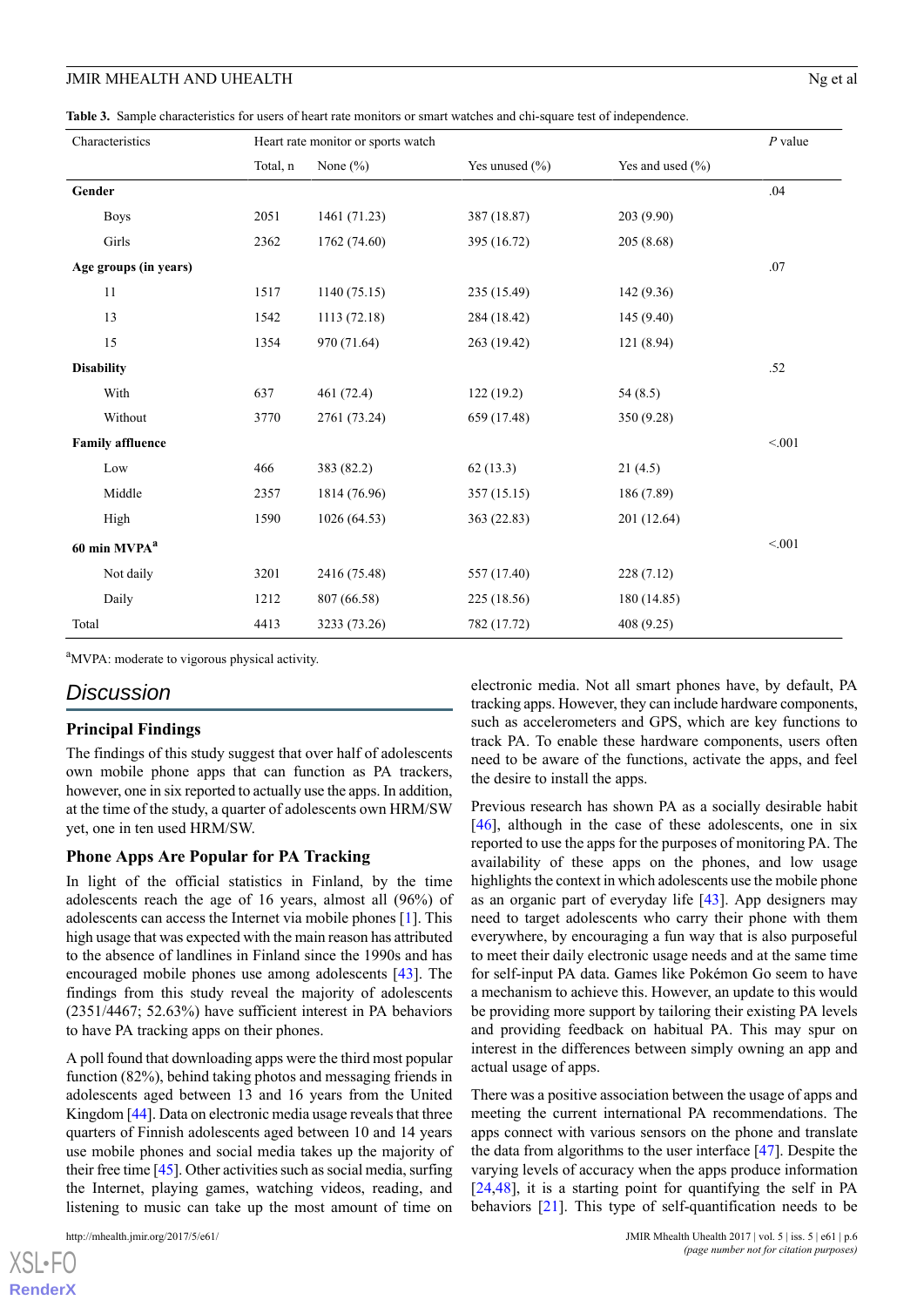explored among digital natives since previous research has excluded responses by adolescents aged between 14 and 17 years  $[13]$  $[13]$ .

The international PA recommendations are there to encourage children aged between 5 and 17 years to take part in daily MVPA [[7\]](#page-9-1). According to the results from this study, the odds of active users of mobile phone apps to meet the recommendations were 1.4 compared with the reference group of nonowners of PA tracking apps. Apps have enormous potential to provide personal and immediate behavioral feedback. In control theory [\[49](#page-10-19)], feedback loops can direct behavior toward desirable patterns. The positive reinforcement by the feedback is more than self-quantification. Adolescents can use the apps and connect to other users [[47\]](#page-10-17). The individual can share their results with their friends. This can encourage users to be more physically active, to demonstrate the recommendations are met, as well as bring up a point of discussion between users for ways to take part in enjoyable activities.

Apps that display information for personalized feedback can motivate individuals to be more physically active [\[50](#page-10-20)]. This is an important health promotion opportunity. One of the main ways to combat noncommunicable disease is to decrease physical inactivity. Along with the popular behavior theories to support behavioral change techniques [[51\]](#page-10-21), researchers may need to start thinking about how apps play a role in the advancement of such developments. The results from this study highlight the need for developers of apps and researchers who use apps for interventions to recognize that an app is not enough. Often one-size-fits-all in traditional health promoting interventions do not work [[52\]](#page-10-22). Through changes in software, apps that read individual data can give more personalized feedback [[30\]](#page-10-0). This is important to reach the populations that are physically inactive since, setting sights on an immediate change to daily MVPA may seem too off putting for them.

Compared with other intervention methods, one main advantage that apps have over other techniques are the tailoring mechanisms for each individual. Apps can be programmed to create easy-to-reach goals in the early stages of PA promotion, and then slowly progress toward the PA recommendations and beyond with the user in control. Therefore, it is recommended that there are apps developments that take into account segmentation in gender, age, dis/ability, and wealth.

#### **Heart Rate Monitors or Sports Watches as Specific Devices**

Devices such as HRM/SW require extra user commitment such as maintenance, care, battery charging, turning on and off. Therefore, it was no surprising that users of HRM/SW had the largest ORs for meeting PA recommendations. Moreover, it is most likely that users of HRM/SW are early adopters of PA tracking devices as they have already invested a large amount of their time in PA and sports. The feedback loop, under control theory [\[49](#page-10-19)], from HRM/SW has more emphasis than in apps. Feedback from HRM/SW is readily available from a display, usually positioned on the wrist. A quick glance can modify motivation levels to take part in more activity so that the individual meets the daily targets. Alternatively, the user may

[XSL](http://www.w3.org/Style/XSL)•FO **[RenderX](http://www.renderx.com/)** be looking for confirmation that they have reached their target so that they can choose other activities, such as school work, socializing, arts, or just relaxing. These prompts are inviting for users who would want a device to help them meet the PA recommendations. However, motivational nudges to change behavior have the risk of polarization. Whereby individuals who do not meet the recommendations due to other difficulties, resist the feedback and find new gadgets distasteful. Feasibility studies from adolescents suggest that comfort, design, and feedback features are more important than the usability and effectiveness for increasing PA behaviors [[30\]](#page-10-0). As with apps, interventions with HRM/SW may need a tailoring approach for effective health promotion in adolescents.

Today's PA devices worn on the wrist have the capability to measure the number of steps taken during the day and can be compared with the recommended step count level that is equivalent to 60 min of MVPA [[53,](#page-11-0)[54](#page-11-1)]. Physical and health educators may want to start considering how to integrate this knowledge into their messages. Furthermore, should HRM/SW be proven to be effective in PA promotion, national agencies may want to consider the creation of subsides to assist purchasing of equipment, thus allowing pupils to learn about self-quantification in the classes. This development is only the beginning, as newer devices become more readily available, with more functions, more feedback preferences, and at lower costs [\[48](#page-10-18)].

#### **Subpopulation Differences in Ownership and Usage of PA Trackers**

Tailoring of PA trackers may also need to consider the gender differences reported in this study. More girls reported that they had apps to measure PA than boys. Goal orientation toward PA tends to differ between boys and girls; for example, girls tend to take part in PA for enjoyment, whereas boys take part in PA for its competitive nature [\[55](#page-11-2)]. Another issue could be the changes in maturation between the genders during these ages. During early adolescents, studies have reported that girls have stronger digital literacy skills than boys [[56\]](#page-11-3). Boys may know less about the use of apps on the mobile phones [\[57](#page-11-4)]. However, more boys who reported to have PA trackers reported to actually use the apps and HRM/SW. The mechanisms to use the trackers may be common only among boys who have an interest in the behavior. Consequently, this would indicate that the use of PA trackers were to support competitive motives through PA rather than to be used as an intervention tool to promote more PA behaviors.

There was an increase in the number of users of PA trackers as the cohorts increased with age. Traditionally, there have been substantial declines in PA levels to the users who are aged between 11 and 15 [[12\]](#page-9-6). Many potential benefits from these designs are possible. At the age of 11 years, adolescents are usually active, requiring fewer interventions than 15-year-olds. Usually at the turn from young to mid adolescents, there is a need to fit in socially [[3\]](#page-8-2). Technology use to aid social interactions is second nature for digital natives. Understanding this phenomenon by digital natives is an important consideration for health promoters as some traditional methods have low relevance for young adolescents.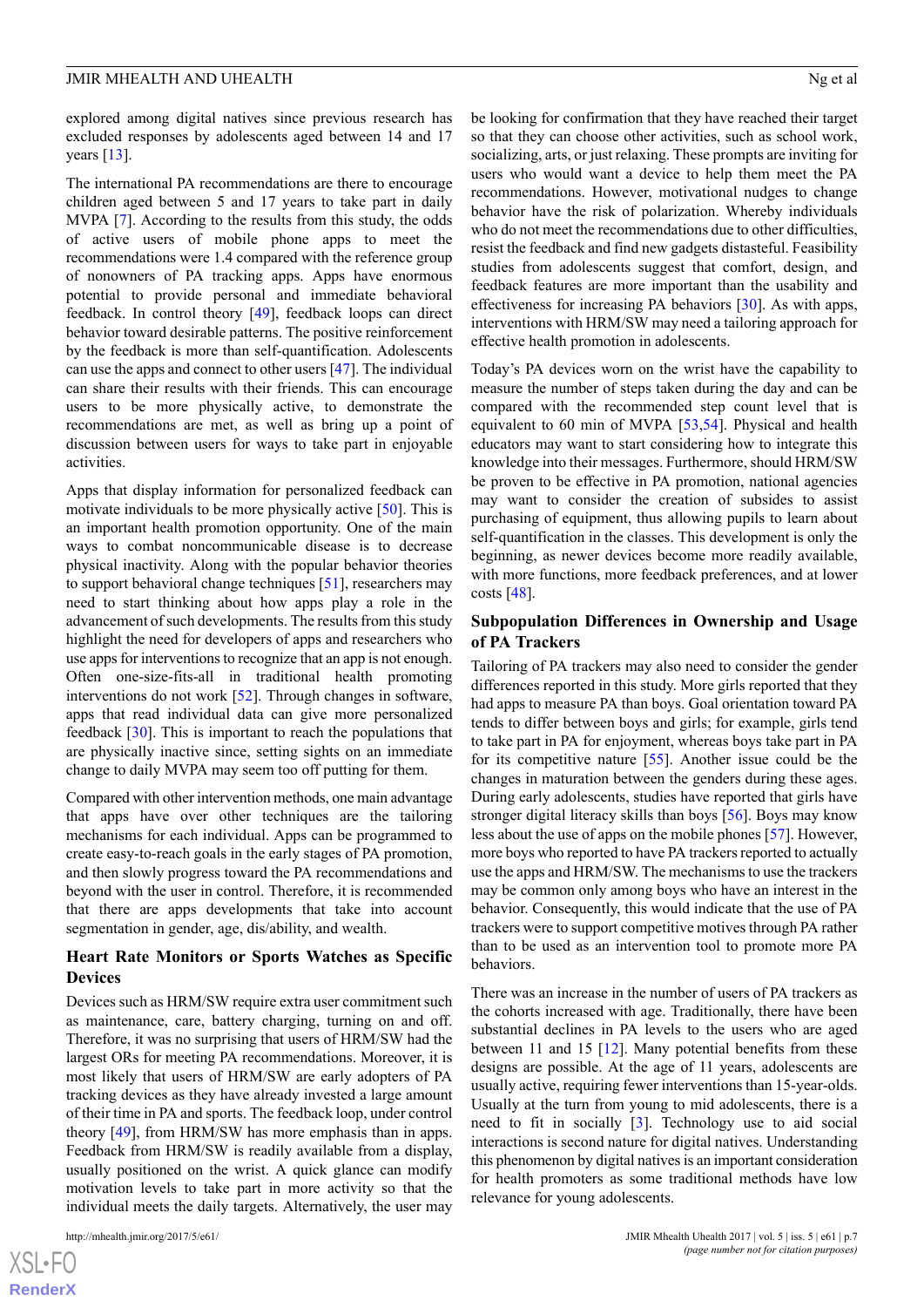It was no surprise that high family affluence was positively associated with PA trackers. Although the majority of apps are freely available to download from the mobile phone app stores, families must provide adolescents with phones that have sufficient capabilities for measuring PA. Moreover, the combination of peripheral devices (HRM/SW) can be quite an expensive acquisition for some families. Previous studies have reported the association with higher family affluence and increases in PA levels in adolescents [[12\]](#page-9-6), and it now extenuated with ownership of HRM/SW, which was also associated with more days of reported PA.

Adolescents without disabilities reported more days of MVPA than adolescents with disabilities. However, the differences were not strong enough to influence the statistical model. This concurs with previous studies from mainstream school populations whereby there were no significant differences in PA levels between adolescents with and without disabilities [[58](#page-11-5)[,59](#page-11-6)]. In this study, the differences among the various functional differences were not reported neither since, of all the different functional difficulty categories, only adolescents with moving difficulties were significantly less active than other adolescents [[60\]](#page-11-7). The usage and ownership of PA trackers were also indifferent between adolescents with and without disabilities. These results can be used to inform health practitioners to use mobile health apps and other devices as part of targeted interventions for adolescents despite their health conditions.

#### **Study Limitations**

The results of this study have some limitations. Data collected were from a cross-sectional study design. Therefore, the associations between devices and PA are not causal. In other words, the results should equally be read so that adolescents who are more interested in being physically active have devices, as adolescents have devices do so to taking part in more daily

PA. Intervention and longitudinal studies might provide better insight into the causal links, behavioral techniques to increase PA levels, and commercialization of products to reinforce the sense of athletic identity. More studies that utilize longitudinal designs to investigate the relationships between PA trackers and its influences on PA are strongly recommended. PA levels were collected through self-report methods. There may be some over or under reporting bias; however, because all respondents used the same method, it has been possible to find the associations between PA trackers and PA levels. In addition, the items that measured PA trackers have not been tested for meeting minimum reliability and validity scores. The results of the studies were limited to an undefined use of apps or HRM/SW. Future studies may consider development of these items to help differentiate the types of users across activity trackers. Future studies may need to improve the items used to eliminate as much error as possible.

#### **Conclusions**

This study has reported the ownership and usage of PA trackers among adolescents in Finland. It is an exciting time for researchers as digital natives use accessible tools for their own personal health. In this study, the appeal of PA trackers was evident, as over half of Finnish adolescents have mobile phone apps to track PA. The strongest association reported was among the one in ten adolescents that have HRM/SW and took part in daily PA to correspond with the current PA recommendations for health [\[7\]](#page-9-1). However, only 22.51% (548/2434) and 33.35% (714/2141) of girls and boys, respectively, reported to meet these recommendations. Other differences in age and wealth were observed, although not in disability. More understanding is needed on the mechanisms to build suitable apps and devices for adolescents as they live through bodily and supportive changes in the life, while promoting healthy behaviors. Apps and device development would benefit from understanding the individual differences in current PA levels and relative targets.

#### **Acknowledgments**

The authors thank Jari Villberg for help with the data request and Riikka Hämylä for help with data collection. This study was funded by the Ministry of Education and Culture (grant number: OKM/89/626/2015).

#### <span id="page-8-0"></span>**Conflicts of Interest**

<span id="page-8-2"></span><span id="page-8-1"></span>None declared.

#### <span id="page-8-3"></span>**References**

- 1. Official Statistics of Finland. Use of informationcommunications technology by individuals URL: [http://www.stat.fi/meta/](http://www.stat.fi/meta/til/sutivi_en.html) [til/sutivi\\_en.html](http://www.stat.fi/meta/til/sutivi_en.html) [accessed 2017-04-14] [\[WebCite Cache ID 6piW3L5TV](http://www.webcitation.org/6piW3L5TV)]
- <span id="page-8-4"></span>2. Underwood J, Farrington-Flint L. Learning and the E-generation. Chichester: John Wiley & Sons; 2015.
- 3. Sawyer SM, Drew S, Yeo MS, Britto MT. Adolescents with a chronic condition: challenges living, challenges treating. The Lancet 2007 Apr;369(9571):1481-1489. [doi: [10.1016/S0140-6736\(07\)60370-5](http://dx.doi.org/10.1016/S0140-6736(07)60370-5)]
- 4. Wichstrøm L, von ST, Kvalem IL. Predictors of growth and decline in leisure time physical activity from adolescence to adulthood. Health Psychol 2013 Jul;32(7):775-784. [doi: [10.1037/a0029465](http://dx.doi.org/10.1037/a0029465)] [Medline: [22924445](http://www.ncbi.nlm.nih.gov/entrez/query.fcgi?cmd=Retrieve&db=PubMed&list_uids=22924445&dopt=Abstract)]
- 5. Rütten A, Schow D, Breda J, Galea G, Kahlmeier S, Oppert J, et al. Three types of scientific evidence to inform physical activity policy: results from a comparative scoping review. Int J Public Health 2016 Jun;61(5):553-563 [[FREE Full text](http://europepmc.org/abstract/MED/27113707)] [doi: [10.1007/s00038-016-0807-y](http://dx.doi.org/10.1007/s00038-016-0807-y)] [Medline: [27113707](http://www.ncbi.nlm.nih.gov/entrez/query.fcgi?cmd=Retrieve&db=PubMed&list_uids=27113707&dopt=Abstract)]

 $XS$  $\cdot$ FC **[RenderX](http://www.renderx.com/)**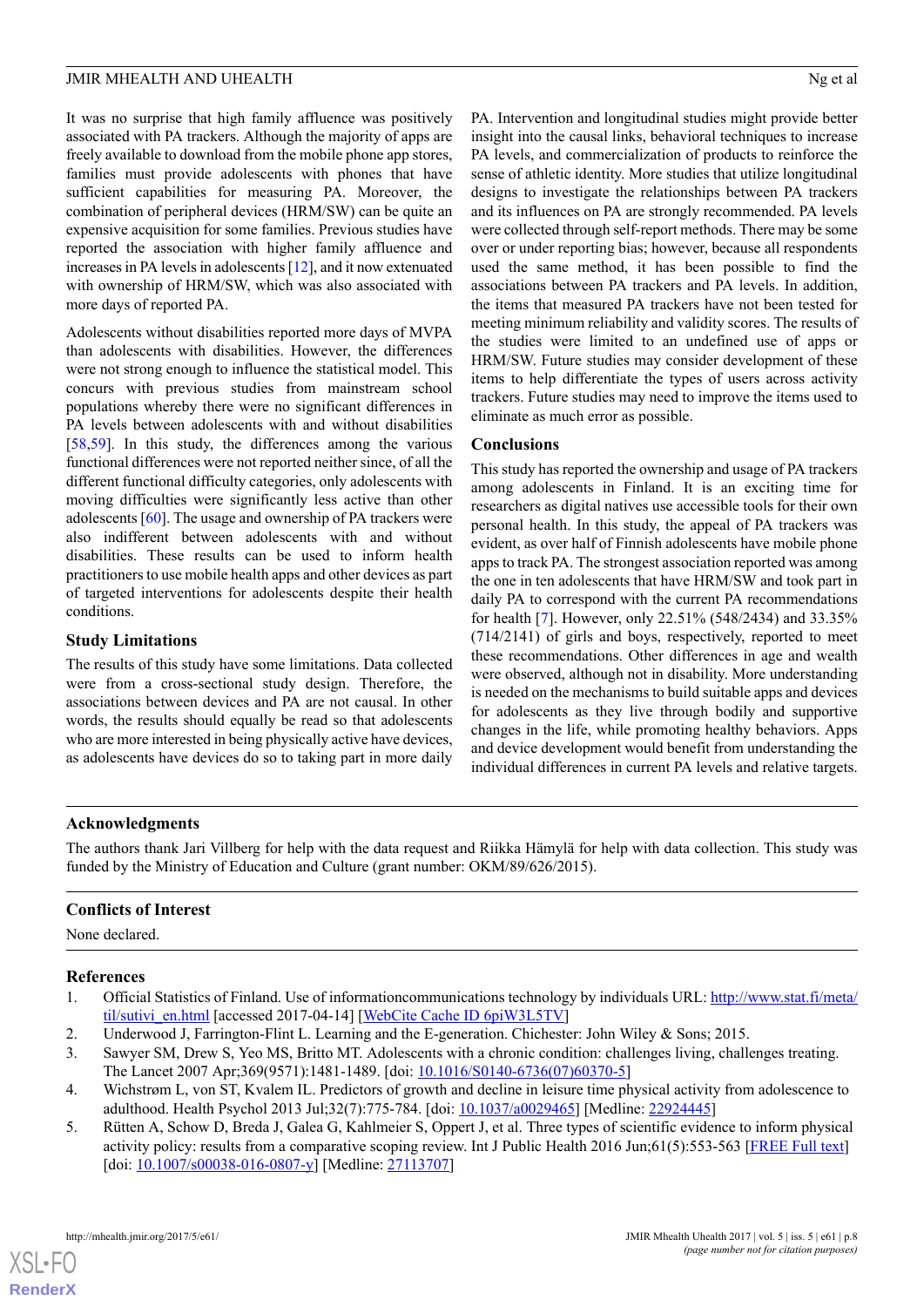- <span id="page-9-0"></span>6. Tremblay M, Barnes J, González SA, Katzmarzyk PT, Onywera VO, Reilly JJ, Global Matrix 2.0 Research Team. Global Matrix 2.0: report card grades on the physical activity of children and youth comparing 38 countries. J Phys Act Health 2016 Nov;13(11 Suppl 2):S343-S366. [doi: [10.1123/jpah.2016-0594](http://dx.doi.org/10.1123/jpah.2016-0594)] [Medline: [27848745\]](http://www.ncbi.nlm.nih.gov/entrez/query.fcgi?cmd=Retrieve&db=PubMed&list_uids=27848745&dopt=Abstract)
- <span id="page-9-2"></span><span id="page-9-1"></span>7. World Health Organization. Global recommendations on physical activity for health. Geneva, Switzerland: World Health Organization; 2010.
- <span id="page-9-3"></span>8. Kalman M, Inchley J, Sigmundova D. Secular trends in moderate-to-vigorous physical activity in 32 countries from 2002 to 2010: a cross-national perspective. Eur J Public Health 2015;25(Suppl 2):37-40. [doi: [10.1093/eurpub/ckv024](http://dx.doi.org/10.1093/eurpub/ckv024)]
- <span id="page-9-4"></span>9. Inchley J, Currie D, Young T. Growing up unequal: gender and socioeconomic differences in young people's health and well-being. In: Health Behaviour in School-aged Children (HBSC) Study: International Report from the 2013/2014 Survey. Copenhagen: WHO Regional Office for Europe; 2016.
- <span id="page-9-5"></span>10. Tammelin TH, Aira A, Hakamäki M, Husu P, Kallio J, Kokko S, et al. Results from Finland's 2016 report card on physical activity for children and youth. J Phys Act Health 2016 Nov;13(11 Suppl 2):S157-S164. [doi: [10.1123/jpah.2016-0297](http://dx.doi.org/10.1123/jpah.2016-0297)] [Medline: [27848744](http://www.ncbi.nlm.nih.gov/entrez/query.fcgi?cmd=Retrieve&db=PubMed&list_uids=27848744&dopt=Abstract)]
- <span id="page-9-6"></span>11. Chzhen Y, Bruckauf Z, Ng K, Pavlova D, Torsheim T, de Matos M. UNICEF. Geneva: UNICEF; 2016. Inequalities in adolescent health and life satisfaction: evidence from the health behaviour in school-aged children study URL: [https://www.](https://www.unicef-irc.org/publications/pdf/IWP_2016_09.pdf) [unicef-irc.org/publications/pdf/IWP\\_2016\\_09.pdf](https://www.unicef-irc.org/publications/pdf/IWP_2016_09.pdf) [accessed 2017-04-26] [[WebCite Cache ID 6q0SkYbB1\]](http://www.webcitation.org/6q0SkYbB1)
- <span id="page-9-7"></span>12. Borraccino A, Lemma P, Iannotti RJ, Zambon A, Dalmasso P, Lazzeri G, et al. Socioeconomic effects on meeting physical activity guidelines. Med Sci Sports Exerc 2009;41(4):749-756. [doi: [10.1249/mss.0b013e3181917722](http://dx.doi.org/10.1249/mss.0b013e3181917722)] [Medline: [19276860\]](http://www.ncbi.nlm.nih.gov/entrez/query.fcgi?cmd=Retrieve&db=PubMed&list_uids=19276860&dopt=Abstract)
- <span id="page-9-8"></span>13. Accenture. 2014. Racing toward a complete digital lifestyle: digital consumers crave more URL: [https://www.accenture.com/](https://www.accenture.com/t20150826T034315__w__/pl-en/_acnmedia/Accenture/Conversion-Assets/Careers/Documents/LandingPage/1/Accenture-Digital-Consumer-Tech-Survey-2014.pdf) [t20150826T034315\\_\\_w\\_\\_/pl-en/\\_acnmedia/Accenture/Conversion-Assets/Careers/Documents/LandingPage/1/](https://www.accenture.com/t20150826T034315__w__/pl-en/_acnmedia/Accenture/Conversion-Assets/Careers/Documents/LandingPage/1/Accenture-Digital-Consumer-Tech-Survey-2014.pdf) [Accenture-Digital-Consumer-Tech-Survey-2014.pdf](https://www.accenture.com/t20150826T034315__w__/pl-en/_acnmedia/Accenture/Conversion-Assets/Careers/Documents/LandingPage/1/Accenture-Digital-Consumer-Tech-Survey-2014.pdf) [accessed 2017-03-02] [[WebCite Cache ID 6oeiv2diY](http://www.webcitation.org/6oeiv2diY)]
- <span id="page-9-9"></span>14. Kooiman TJ, Dontje ML, Sprenger SR, Krijnen WP, van der Schans CP, de GM. Reliability and validity of ten consumer activity trackers. BMC Sports Sci Med Rehabil 2015 Oct;7:24 [\[FREE Full text](http://bmcsportsscimedrehabil.biomedcentral.com/articles/10.1186/s13102-015-0018-5)] [doi: [10.1186/s13102-015-0018-5\]](http://dx.doi.org/10.1186/s13102-015-0018-5) [Medline: [26464801](http://www.ncbi.nlm.nih.gov/entrez/query.fcgi?cmd=Retrieve&db=PubMed&list_uids=26464801&dopt=Abstract)]
- 15. Lee J, Kim Y, Welk GJ. Validity of consumer-based physical activity monitors. Med Sci Sports Exerc 2014 Sep;46(9):1840-1848. [doi: [10.1249/MSS.0000000000000287](http://dx.doi.org/10.1249/MSS.0000000000000287)] [Medline: [24777201\]](http://www.ncbi.nlm.nih.gov/entrez/query.fcgi?cmd=Retrieve&db=PubMed&list_uids=24777201&dopt=Abstract)
- 16. Takacs J, Pollock CL, Guenther JR, Bahar M, Napier C, Hunt MA. Validation of the Fitbit One activity monitor device during treadmill walking. J Sci Med Sport 2014 Sep;17(5):496-500. [doi: [10.1016/j.jsams.2013.10.241](http://dx.doi.org/10.1016/j.jsams.2013.10.241)] [Medline: [24268570\]](http://www.ncbi.nlm.nih.gov/entrez/query.fcgi?cmd=Retrieve&db=PubMed&list_uids=24268570&dopt=Abstract)
- <span id="page-9-11"></span><span id="page-9-10"></span>17. Tully MA, McBride C, Heron L, Hunter RF. The validation of Fibit Zip™ physical activity monitor as a measure of free-living physical activity. BMC Res Notes 2014;7:952 [[FREE Full text](http://bmcresnotes.biomedcentral.com/articles/10.1186/1756-0500-7-952)] [doi: [10.1186/1756-0500-7-952](http://dx.doi.org/10.1186/1756-0500-7-952)] [Medline: [25539733](http://www.ncbi.nlm.nih.gov/entrez/query.fcgi?cmd=Retrieve&db=PubMed&list_uids=25539733&dopt=Abstract)]
- <span id="page-9-12"></span>18. Case MA, Burwick HA, Volpp KG, Patel MS. Accuracy of smartphone applications and wearable devices for tracking physical activity data. JAMA 2015 Feb 10;313(6):625-626. [doi: [10.1001/jama.2014.17841\]](http://dx.doi.org/10.1001/jama.2014.17841) [Medline: [25668268](http://www.ncbi.nlm.nih.gov/entrez/query.fcgi?cmd=Retrieve&db=PubMed&list_uids=25668268&dopt=Abstract)]
- <span id="page-9-13"></span>19. Piwek L, Ellis DA, Andrews S, Joinson A. The rise of consumer health wearables: promises and barriers. PLoS Med 2016 Feb;13(2):e1001953 [[FREE Full text](http://dx.plos.org/10.1371/journal.pmed.1001953)] [doi: [10.1371/journal.pmed.1001953](http://dx.doi.org/10.1371/journal.pmed.1001953)] [Medline: [26836780](http://www.ncbi.nlm.nih.gov/entrez/query.fcgi?cmd=Retrieve&db=PubMed&list_uids=26836780&dopt=Abstract)]
- <span id="page-9-14"></span>20. Appelboom G, Camacho E, Abraham ME, Bruce SS, Dumont EL, Zacharia BE, et al. Smart wearable body sensors for patient self-assessment and monitoring. Arch Public Health 2014 Aug;72(1):28 [[FREE Full text](https://archpublichealth.biomedcentral.com/articles/10.1186/2049-3258-72-28)] [doi: [10.1186/2049-3258-72-28](http://dx.doi.org/10.1186/2049-3258-72-28)] [Medline: [25232478](http://www.ncbi.nlm.nih.gov/entrez/query.fcgi?cmd=Retrieve&db=PubMed&list_uids=25232478&dopt=Abstract)]
- <span id="page-9-15"></span>21. Almalki M, Gray K, Martin-Sanchez F. Activity theory as a theoretical framework for health self-quantification: a systematic review of empirical studies. J Med Internet Res 2016 May 27;18(5):e131. [doi: [10.2196/jmir.5000](http://dx.doi.org/10.2196/jmir.5000)]
- <span id="page-9-17"></span><span id="page-9-16"></span>22. Yonker LM, Zan S, Scirica CV, Jethwani K, Kinane TB. "Friending" Teens: systematic review of social media in adolescent and young adult health care. J Med Internet Res 2015 Jan 05;17(1):e4. [doi: [10.2196/jmir.3692](http://dx.doi.org/10.2196/jmir.3692)]
- <span id="page-9-18"></span>23. Lauritsalo K, Saakslahti A, Rasku-Puttonen H. Student'svoice online: experiences of PE in Finnish schools. APE 2012;02(03):126-131. [doi: [10.4236/ape.2012.23022\]](http://dx.doi.org/10.4236/ape.2012.23022)
- <span id="page-9-19"></span>24. Zhao J, Freeman B, Li M. Can mobile phone apps influence people's health behavior change? an evidence review. J Med Internet Res 2016 Oct 31;18(11):e287 [\[FREE Full text\]](http://www.jmir.org/2016/11/e287/) [doi: [10.2196/jmir.5692\]](http://dx.doi.org/10.2196/jmir.5692) [Medline: [27806926](http://www.ncbi.nlm.nih.gov/entrez/query.fcgi?cmd=Retrieve&db=PubMed&list_uids=27806926&dopt=Abstract)]
- 25. van den Berg-Emons RJ, Bussmann JB, Stam HJ. Accelerometry-based activity spectrum in persons with chronic physical conditions. Arch Phys Med Rehabil 2010 Dec;91(12):1856-1861. [doi: [10.1016/j.apmr.2010.08.018](http://dx.doi.org/10.1016/j.apmr.2010.08.018)] [Medline: [21112426](http://www.ncbi.nlm.nih.gov/entrez/query.fcgi?cmd=Retrieve&db=PubMed&list_uids=21112426&dopt=Abstract)]
- <span id="page-9-20"></span>26. Dobkin BH, Dorsch A. The promise of mHealth: daily activity monitoring and outcome assessments by wearable sensors. Neurorehabil Neural Repair 2011;25(9):788-798 [[FREE Full text\]](http://europepmc.org/abstract/MED/21989632) [doi: [10.1177/1545968311425908](http://dx.doi.org/10.1177/1545968311425908)] [Medline: [21989632](http://www.ncbi.nlm.nih.gov/entrez/query.fcgi?cmd=Retrieve&db=PubMed&list_uids=21989632&dopt=Abstract)]
- <span id="page-9-21"></span>27. Middelweerd A, Mollee JS, van der Wal CN, Brug J, Te Velde SJ. Apps to promote physical activity among adults: a review and content analysis. Int J Behav Nutr Phys Act 2014;11:97 [[FREE Full text\]](http://www.ijbnpa.org/content/11//97) [doi: [10.1186/s12966-014-0097-9\]](http://dx.doi.org/10.1186/s12966-014-0097-9) [Medline: [25059981](http://www.ncbi.nlm.nih.gov/entrez/query.fcgi?cmd=Retrieve&db=PubMed&list_uids=25059981&dopt=Abstract)]
- 28. Sanders JP, Loveday A, Pearson N, Edwardson C, Yates T, Biddle SJ, et al. Devices for self-monitoring sedentary time or physical activity: a scoping review. J Med Internet Res 2016 May 04;18(5):e90 [\[FREE Full text](http://www.jmir.org/2016/5/e90/)] [doi: [10.2196/jmir.5373](http://dx.doi.org/10.2196/jmir.5373)] [Medline: [27145905](http://www.ncbi.nlm.nih.gov/entrez/query.fcgi?cmd=Retrieve&db=PubMed&list_uids=27145905&dopt=Abstract)]
- 29. Jakicic JM, Davis KK, Rogers RJ, King WC, Marcus MD, Helsel D, et al. Effect of wearable technology combined with a lifestyle intervention on long-term weight loss: the IDEA randomized clinical trial. JAMA 2016 Sep 20;316(11):1161-1171. [doi: [10.1001/jama.2016.12858\]](http://dx.doi.org/10.1001/jama.2016.12858) [Medline: [27654602](http://www.ncbi.nlm.nih.gov/entrez/query.fcgi?cmd=Retrieve&db=PubMed&list_uids=27654602&dopt=Abstract)]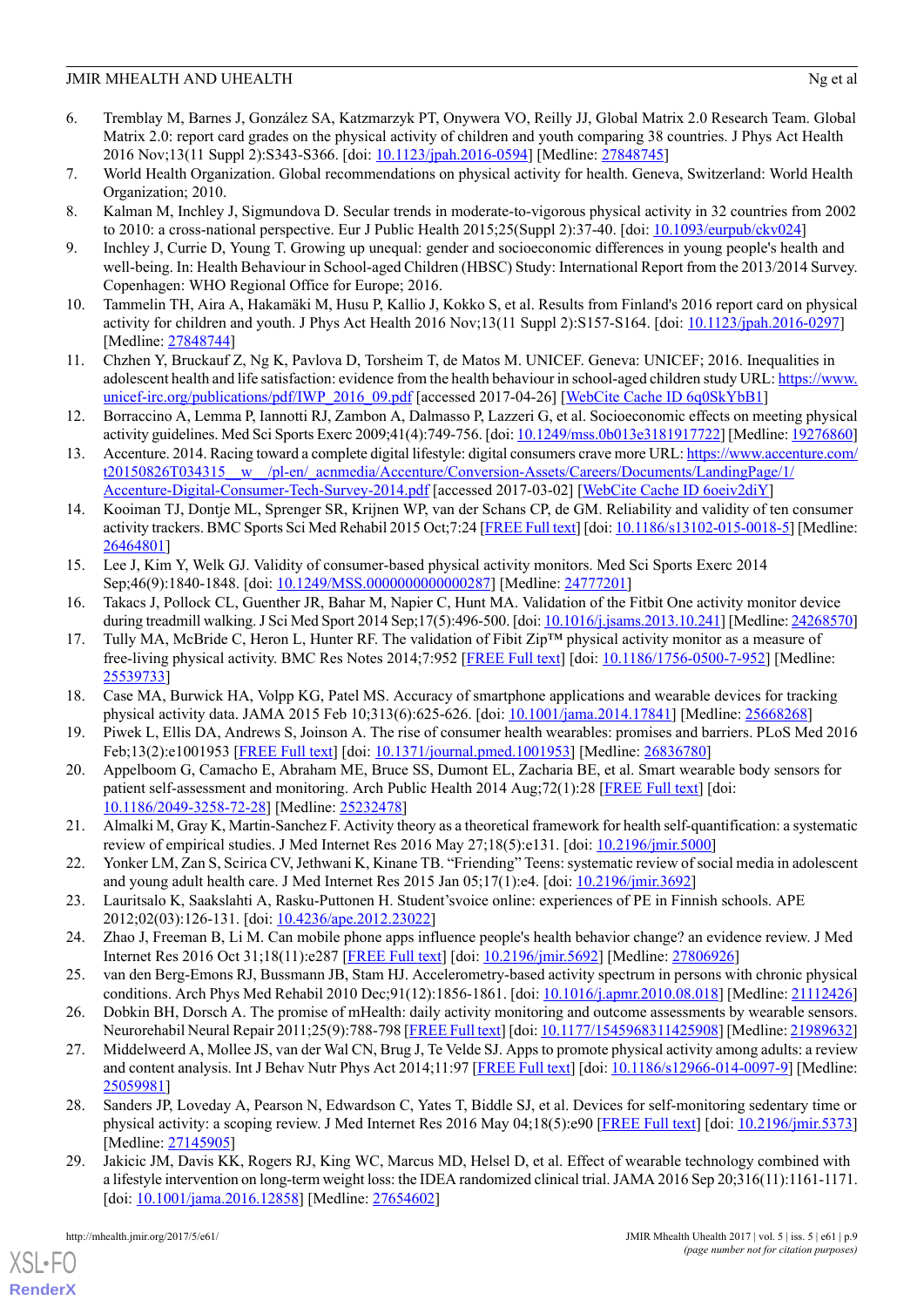- <span id="page-10-0"></span>30. Ridgers ND, McNarry MA, Mackintosh KA. Feasibility and effectiveness of using wearable activity trackers in youth: a systematic review. JMIR Mhealth Uhealth 2016 Nov 23;4(4):e129 [[FREE Full text](http://mhealth.jmir.org/2016/4/e129/)] [doi: [10.2196/mhealth.6540](http://dx.doi.org/10.2196/mhealth.6540)] [Medline: [27881359](http://www.ncbi.nlm.nih.gov/entrez/query.fcgi?cmd=Retrieve&db=PubMed&list_uids=27881359&dopt=Abstract)]
- <span id="page-10-1"></span>31. Lubans DR, Smith JJ, Peralta LR, Plotnikoff RC, Okely AD, Salmon J, et al. A school-based intervention incorporating smartphone technology to improve health-related fitness among adolescents: rationale and study protocol for the NEAT and ATLAS 2.0 cluster randomised controlled trial and dissemination study. BMJ Open 2016 Jun 27;6(6):e010448 [\[FREE](http://bmjopen.bmj.com/cgi/pmidlookup?view=long&pmid=27354070) [Full text](http://bmjopen.bmj.com/cgi/pmidlookup?view=long&pmid=27354070)] [doi: [10.1136/bmjopen-2015-010448\]](http://dx.doi.org/10.1136/bmjopen-2015-010448) [Medline: [27354070\]](http://www.ncbi.nlm.nih.gov/entrez/query.fcgi?cmd=Retrieve&db=PubMed&list_uids=27354070&dopt=Abstract)
- <span id="page-10-3"></span><span id="page-10-2"></span>32. Hooke MC, Gilchrist L, Tanner L, Hart N, Withycombe JS. Use of a fitness tracker to promote physical activity in children with acute lymphoblastic leukemia. Pediatr Blood Cancer 2016 Apr;63(4):684-689. [doi: [10.1002/pbc.25860\]](http://dx.doi.org/10.1002/pbc.25860) [Medline: [26756736](http://www.ncbi.nlm.nih.gov/entrez/query.fcgi?cmd=Retrieve&db=PubMed&list_uids=26756736&dopt=Abstract)]
- <span id="page-10-4"></span>33. JYU. Helsinki: National Sports Council; 2016. The physical activity behaviours of children and adolescents in Finland; results of the LIITU study. [Lasten ja Nuorten liikuntakäyttäytyminen Suomessa, LIITU-tutkimuksen tuloksia 2016] URL: <https://www.jyu.fi/sport/laitokset/tutkimusyksikot/tetk/liitu> [accessed 2017-04-26] [\[WebCite Cache ID 6q0TgE1nb](http://www.webcitation.org/6q0TgE1nb)]
- <span id="page-10-5"></span>34. Prochaska JJ, Sallis JF, Long B. A physical activity screening measure for use with adolescents in primary care. Arch Pediatr Adolesc Med 2001 May 01;155(5):554. [doi: [10.1001/archpedi.155.5.554](http://dx.doi.org/10.1001/archpedi.155.5.554)]
- <span id="page-10-6"></span>35. Vuori M, Ojala S, Tynjälä J. The stability of questions concerning physical activity in the HBSC study. [Liikunta-aktiivisuutta koskevien kysymysten stabiliteetti WHO-koululaistutkimuksessa]. Liikunta & Tiede 2005;42(6):39-46.
- <span id="page-10-7"></span>36. Bobakova D, Hamrik Z, Badura P, Sigmundova D, Nalecz H, Kalman M. Test-retest reliability of selected physical activity and sedentary behaviour HBSC items in the Czech Republic, Slovakia and Poland. Int J Public Health 2015 Jan;60(1):59-67. [doi: [10.1007/s00038-014-0628-9](http://dx.doi.org/10.1007/s00038-014-0628-9)] [Medline: [25471078\]](http://www.ncbi.nlm.nih.gov/entrez/query.fcgi?cmd=Retrieve&db=PubMed&list_uids=25471078&dopt=Abstract)
- <span id="page-10-8"></span>37. Sallis JF, Bull F, Guthold R, Heath GW, Inoue S, Kelly P, et al. Progress in physical activity over the Olympic quadrennium. The Lancet 2016 Sep;388(10051):1325-1336. [doi: [10.1016/S0140-6736\(16\)30581-5\]](http://dx.doi.org/10.1016/S0140-6736(16)30581-5)
- <span id="page-10-9"></span>38. Hallal PC, Andersen LB, Bull FC, Guthold R, Haskell W, Ekelund U. Global physical activity levels: surveillance progress, pitfalls, and prospects. The Lancet 2012 Jul;380(9838):247-257. [doi: [10.1016/S0140-6736\(12\)60646-1\]](http://dx.doi.org/10.1016/S0140-6736(12)60646-1)
- <span id="page-10-10"></span>39. UN. 2015. Disability data and statistics, monitoring and evaluation: the way forward- a disability-inclusive agenda towards 2015 and beyond URL: [http://www.un.org/disabilities/documents/egm2014/EGM\\_FINAL\\_08102014.pdf](http://www.un.org/disabilities/documents/egm2014/EGM_FINAL_08102014.pdf) [accessed] 2017-03-02] [\[WebCite Cache ID 6oejwTg9a\]](http://www.webcitation.org/6oejwTg9a)
- <span id="page-10-12"></span><span id="page-10-11"></span>40. Tardi R, Njelesani J. Disability and the post-2015 development agenda. Disabil Rehabil 2015 Oct;37(16):1496-1500. [doi: [10.3109/09638288.2014.972589\]](http://dx.doi.org/10.3109/09638288.2014.972589) [Medline: [25350660](http://www.ncbi.nlm.nih.gov/entrez/query.fcgi?cmd=Retrieve&db=PubMed&list_uids=25350660&dopt=Abstract)]
- <span id="page-10-13"></span>41. Hartley J, Levin K, Currie C. A new version of the HBSC family affluence scale - FAS IIIcottish qualitative findings from the International FAS development study. Child Indic Res 2015;9(1):233-245. [doi: [10.1007/s12187-015-9325-3](http://dx.doi.org/10.1007/s12187-015-9325-3)]
- <span id="page-10-14"></span>42. Torsheim T, Cavallo F, Levin KA, Schnohr C, Mazur J, Niclasen B, FAS Development Study Group. Psychometric validation of the revised family affluence scale: a latent variable approach. Child Indic Res 2016 Oct;9:771-784 [\[FREE Full text](http://europepmc.org/abstract/MED/27489572)] [doi: [10.1007/s12187-015-9339-x\]](http://dx.doi.org/10.1007/s12187-015-9339-x) [Medline: [27489572](http://www.ncbi.nlm.nih.gov/entrez/query.fcgi?cmd=Retrieve&db=PubMed&list_uids=27489572&dopt=Abstract)]
- <span id="page-10-15"></span>43. Oksman V, Turtiainen J. Mobile communication as a social stage: meanings of mobile communication in everyday life among teenagers in Finland. New Media & Soc 2004 Jun 01;6(3):319-339. [doi: [10.1177/1461444804042518](http://dx.doi.org/10.1177/1461444804042518)]
- <span id="page-10-16"></span>44. Statista. Smartphone usage behavior among children in Great Britain 2014, by age group URL: [https://www.statista.com/](https://www.statista.com/statistics/293508/smartphone-usage-behavior-among-children-by-age-great-britain/) [statistics/293508/smartphone-usage-behavior-among-children-by-age-great-britain/](https://www.statista.com/statistics/293508/smartphone-usage-behavior-among-children-by-age-great-britain/) [accessed 2017-03-02] [[WebCite Cache](http://www.webcitation.org/6oehjwMaf) [ID 6oehjwMaf\]](http://www.webcitation.org/6oehjwMaf)
- <span id="page-10-17"></span>45. Merikivi J, Myllyniemi S, Salasuo M. Media glove. Children's and young people's leisure-time study in 2016 on media and sport. [Media Hanskassa; Lasten ja nuorten vapaa-aikatutkimus]. Helsinki: Finnish Youth Research Society; 2016.
- <span id="page-10-18"></span>46. Brener ND, Billy JO, Grady WR. Assessment of factors affecting the validity of self-reported health-risk behavior among adolescents: evidence from the scientific literature. J Adolesc Health 2003 Dec;33(6):436-457. [doi: [10.1016/S1054-139X\(03\)00052-1\]](http://dx.doi.org/10.1016/S1054-139X(03)00052-1)
- <span id="page-10-19"></span>47. Lowe SA, Ólaighin G. Monitoring human health behaviour in one's living environment: a technological review. Med Eng Phys 2014 Feb;36(2):147-168. [doi: [10.1016/j.medengphy.2013.11.010\]](http://dx.doi.org/10.1016/j.medengphy.2013.11.010) [Medline: [24388101](http://www.ncbi.nlm.nih.gov/entrez/query.fcgi?cmd=Retrieve&db=PubMed&list_uids=24388101&dopt=Abstract)]
- <span id="page-10-20"></span>48. Johnston W, Hoffman S, Thornton L. Mobile health: a synopsis and comment on "Increasing physical activity with mobile devices: a meta-analysis". Transl Behav Med 2014 Mar;4(1):4-6 [\[FREE Full text](http://europepmc.org/abstract/MED/24653771)] [doi: [10.1007/s13142-014-0254-3\]](http://dx.doi.org/10.1007/s13142-014-0254-3) [Medline: [24653771](http://www.ncbi.nlm.nih.gov/entrez/query.fcgi?cmd=Retrieve&db=PubMed&list_uids=24653771&dopt=Abstract)]
- <span id="page-10-22"></span><span id="page-10-21"></span>49. Carver CS, Scheier MF. Control theory: A useful conceptual framework for personality-social, clinical, and health psychology. Psychol Bull 1982;92(1):111-135. [doi: [10.1037/0033-2909.92.1.111\]](http://dx.doi.org/10.1037/0033-2909.92.1.111)
- 50. Lyons EJ, Lewis ZH, Mayrsohn BG, Rowland JL. Behavior change techniques implemented in electronic lifestyle activity monitors: a systematic content analysis. J Med Internet Res 2014 Aug;16(8):e192 [[FREE Full text](http://www.jmir.org/2014/8/e192/)] [doi: [10.2196/jmir.3469\]](http://dx.doi.org/10.2196/jmir.3469) [Medline: [25131661](http://www.ncbi.nlm.nih.gov/entrez/query.fcgi?cmd=Retrieve&db=PubMed&list_uids=25131661&dopt=Abstract)]
- 51. Michie S, Abraham C, Whittington C, McAteer J, Gupta S. Effective techniques in healthy eating and physical activity interventions: a meta-regression. Health Psychol 2009 Nov;28(6):690-701. [doi: [10.1037/a0016136](http://dx.doi.org/10.1037/a0016136)] [Medline: [19916637](http://www.ncbi.nlm.nih.gov/entrez/query.fcgi?cmd=Retrieve&db=PubMed&list_uids=19916637&dopt=Abstract)]
- 52. Wise J. NICE chief criticises "one size fits all" approach to health promotion. BMJ 2009 Jun 10;338(jun10 1):b2326-b2326. [doi: [10.1136/bmj.b2326\]](http://dx.doi.org/10.1136/bmj.b2326)